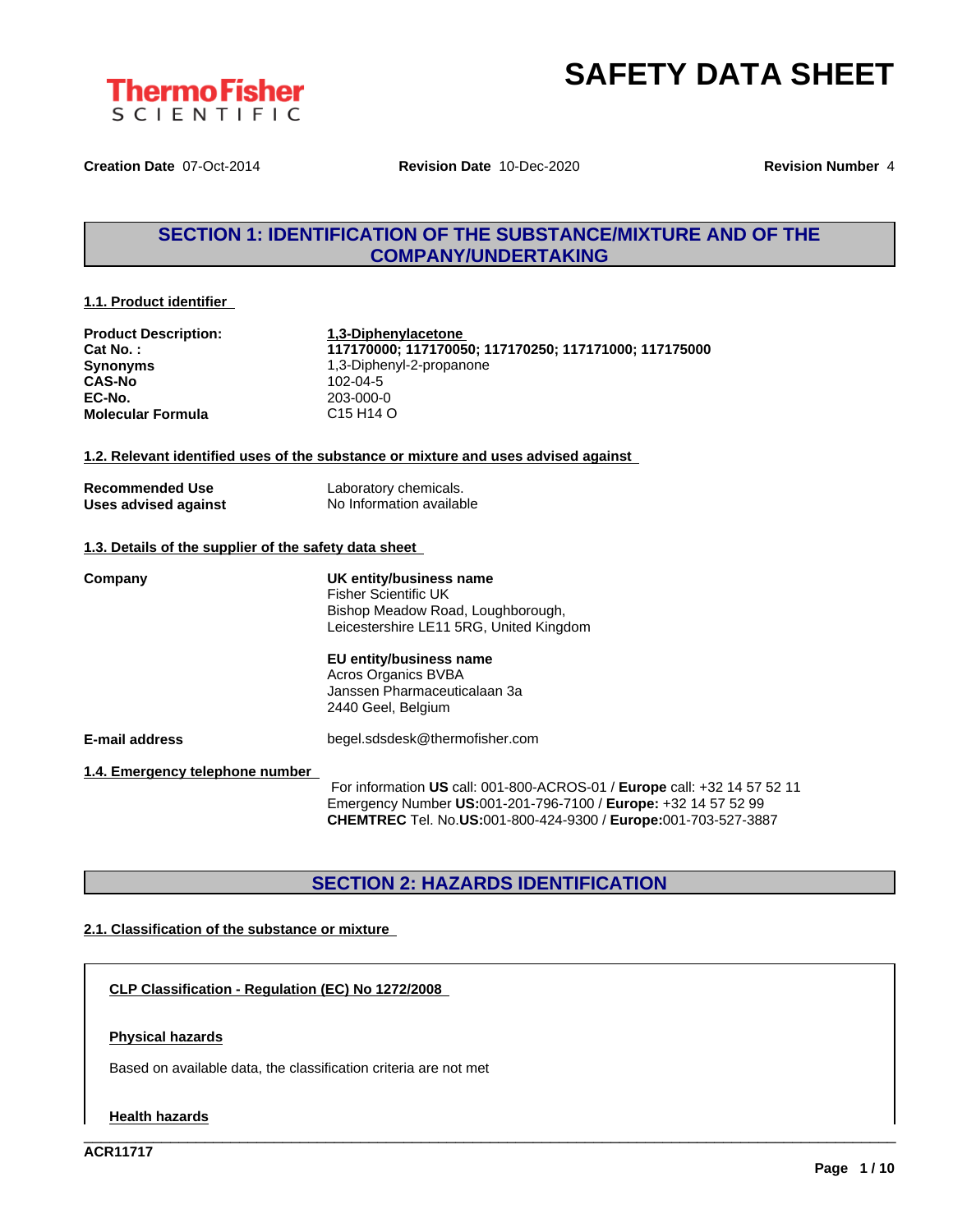$\_$  ,  $\_$  ,  $\_$  ,  $\_$  ,  $\_$  ,  $\_$  ,  $\_$  ,  $\_$  ,  $\_$  ,  $\_$  ,  $\_$  ,  $\_$  ,  $\_$  ,  $\_$  ,  $\_$  ,  $\_$  ,  $\_$  ,  $\_$  ,  $\_$  ,  $\_$  ,  $\_$  ,  $\_$  ,  $\_$  ,  $\_$  ,  $\_$  ,  $\_$  ,  $\_$  ,  $\_$  ,  $\_$  ,  $\_$  ,  $\_$  ,  $\_$  ,  $\_$  ,  $\_$  ,  $\_$  ,  $\_$  ,  $\_$  ,

Based on available data, the classification criteria are not met

### **Environmental hazards**

Based on available data, the classification criteria are not met

*Full text of Hazard Statements: see section 16*

#### **2.2. Label elements**

#### **Hazard Statements**

#### **Precautionary Statements**

#### **2.3. Other hazards**

No information available

### **SECTION 3: COMPOSITION/INFORMATION ON INGREDIENTS**

#### **3.1. Substances**

| <b>Component</b>           | <b>CAS-No</b> | EC-No.            | Weight % | CLP Classification - Regulation (EC) No<br>1272/2008 |
|----------------------------|---------------|-------------------|----------|------------------------------------------------------|
| 2-Propanone, 1,3-diphenyl- | 102-04-5      | EEC No. 203-000-0 | 99       |                                                      |

#### *Full text of Hazard Statements: see section 16*

### **SECTION 4: FIRST AID MEASURES**

#### **4.1. Description of first aid measures**

| <b>Eye Contact</b>                                               | Rinse immediately with plenty of water, also under the eyelids, for at least 15 minutes. Get<br>medical attention.         |  |  |
|------------------------------------------------------------------|----------------------------------------------------------------------------------------------------------------------------|--|--|
| <b>Skin Contact</b>                                              | Wash off immediately with plenty of water for at least 15 minutes. Get medical attention<br>immediately if symptoms occur. |  |  |
| <b>Ingestion</b>                                                 | Clean mouth with water and drink afterwards plenty of water. Get medical attention if<br>symptoms occur.                   |  |  |
| <b>Inhalation</b>                                                | Remove to fresh air. Get medical attention immediately if symptoms occur.                                                  |  |  |
| Self-Protection of the First Aider                               | No special precautions required.                                                                                           |  |  |
| 4.2. Most important symptoms and effects, both acute and delayed |                                                                                                                            |  |  |
|                                                                  |                                                                                                                            |  |  |

\_\_\_\_\_\_\_\_\_\_\_\_\_\_\_\_\_\_\_\_\_\_\_\_\_\_\_\_\_\_\_\_\_\_\_\_\_\_\_\_\_\_\_\_\_\_\_\_\_\_\_\_\_\_\_\_\_\_\_\_\_\_\_\_\_\_\_\_\_\_\_\_\_\_\_\_\_\_\_\_\_\_\_\_\_\_\_\_\_\_\_\_\_\_

None reasonably foreseeable.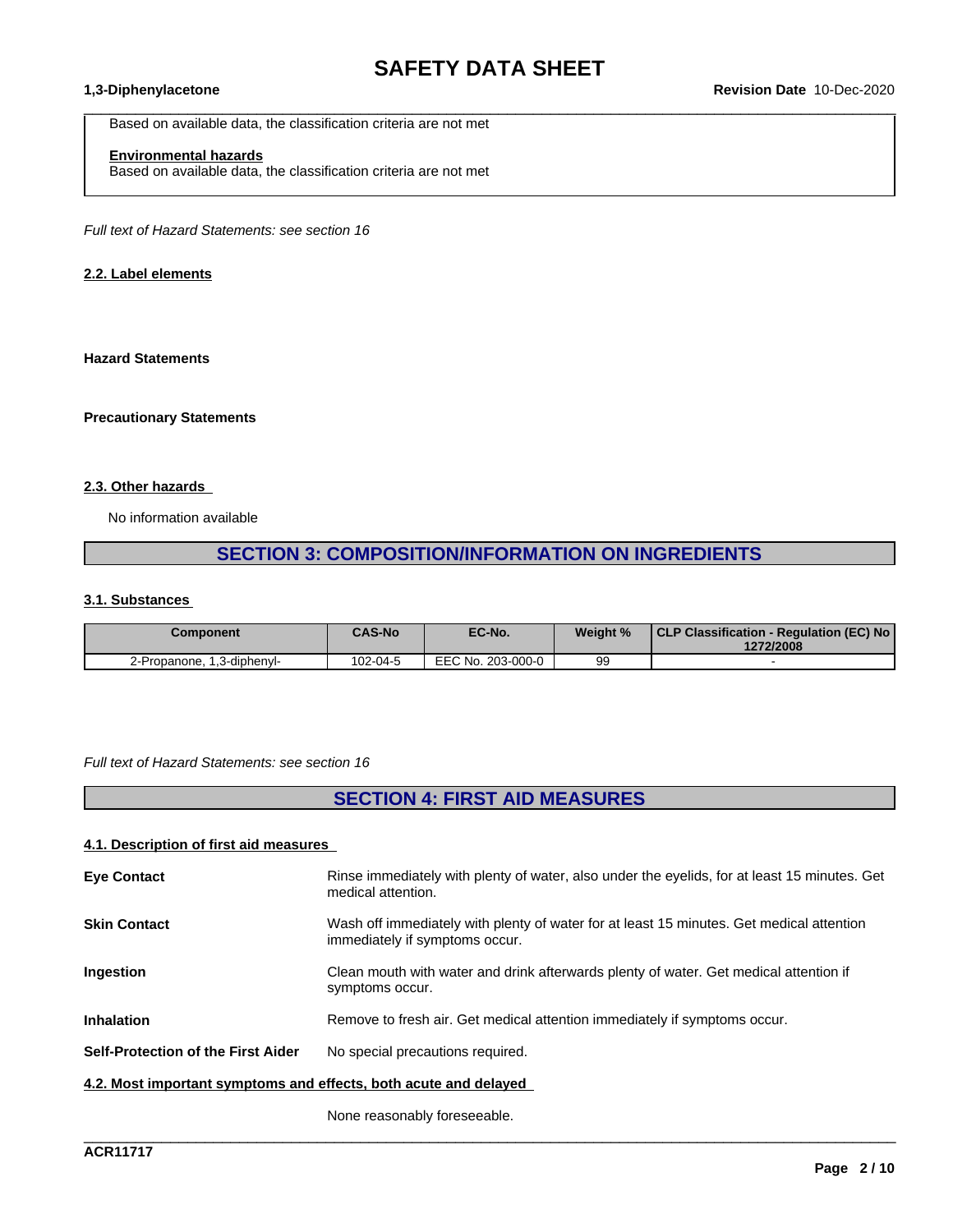$\_$  ,  $\_$  ,  $\_$  ,  $\_$  ,  $\_$  ,  $\_$  ,  $\_$  ,  $\_$  ,  $\_$  ,  $\_$  ,  $\_$  ,  $\_$  ,  $\_$  ,  $\_$  ,  $\_$  ,  $\_$  ,  $\_$  ,  $\_$  ,  $\_$  ,  $\_$  ,  $\_$  ,  $\_$  ,  $\_$  ,  $\_$  ,  $\_$  ,  $\_$  ,  $\_$  ,  $\_$  ,  $\_$  ,  $\_$  ,  $\_$  ,  $\_$  ,  $\_$  ,  $\_$  ,  $\_$  ,  $\_$  ,  $\_$  ,

#### **4.3. Indication of any immediate medical attention and special treatment needed**

**Notes to Physician** Treat symptomatically.

### **SECTION 5: FIREFIGHTING MEASURES**

#### **5.1. Extinguishing media**

#### **Suitable Extinguishing Media**

Water spray, carbon dioxide (CO2), dry chemical, alcohol-resistant foam.

#### **Extinguishing media which must not be used for safety reasons** No information available.

#### **5.2. Special hazards arising from the substance or mixture**

Thermal decomposition can lead to release of irritating gases and vapors. Keep product and empty container away from heat and sources of ignition.

#### **Hazardous Combustion Products**

Carbon monoxide (CO), Carbon dioxide (CO2).

#### **5.3. Advice for firefighters**

As in any fire, wear self-contained breathing apparatus pressure-demand, MSHA/NIOSH (approved or equivalent) and full protective gear.

### **SECTION 6: ACCIDENTAL RELEASE MEASURES**

#### **6.1. Personal precautions, protective equipment and emergency procedures**

Use personal protective equipment as required. Ensure adequate ventilation. Avoid dust formation.

#### **6.2. Environmental precautions**

Should not be released into the environment.

#### **6.3. Methods and material for containment and cleaning up**

Sweep up and shovel into suitable containers for disposal. Avoid dust formation.

#### **6.4. Reference to other sections**

Refer to protective measures listed in Sections 8 and 13.

#### **SECTION 7: HANDLING AND STORAGE**

#### **7.1. Precautions for safe handling**

Wear personal protective equipment/face protection. Avoid contact with skin, eyes or clothing. Avoid ingestion and inhalation. Ensure adequate ventilation. Avoid dust formation.

#### **Hygiene Measures**

Handle in accordance with good industrial hygiene and safety practice. Keep away from food, drink and animal feeding stuffs. Do not eat, drink or smoke when using this product. Remove and wash contaminated clothing and gloves, including the inside, before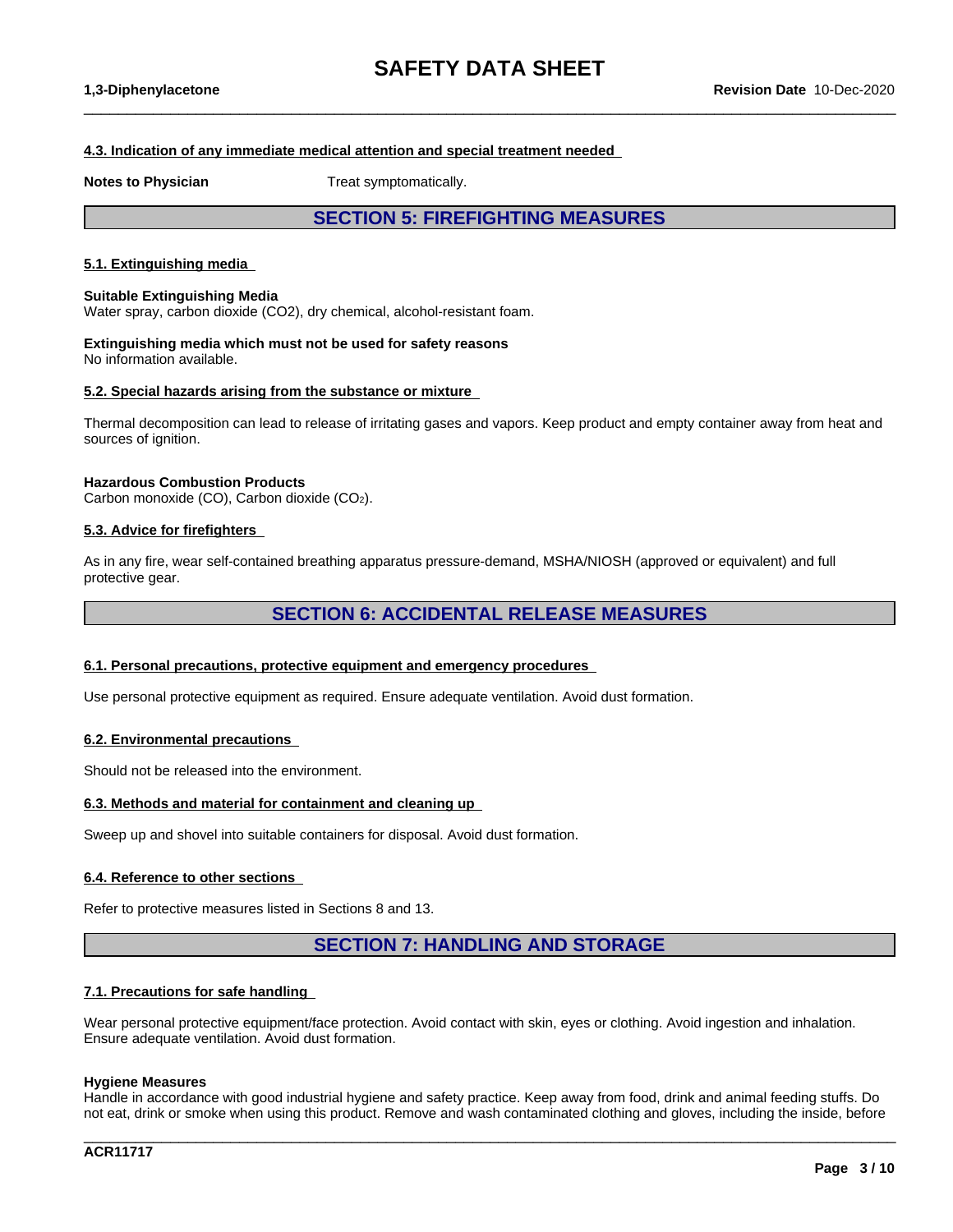$\_$  ,  $\_$  ,  $\_$  ,  $\_$  ,  $\_$  ,  $\_$  ,  $\_$  ,  $\_$  ,  $\_$  ,  $\_$  ,  $\_$  ,  $\_$  ,  $\_$  ,  $\_$  ,  $\_$  ,  $\_$  ,  $\_$  ,  $\_$  ,  $\_$  ,  $\_$  ,  $\_$  ,  $\_$  ,  $\_$  ,  $\_$  ,  $\_$  ,  $\_$  ,  $\_$  ,  $\_$  ,  $\_$  ,  $\_$  ,  $\_$  ,  $\_$  ,  $\_$  ,  $\_$  ,  $\_$  ,  $\_$  ,  $\_$  ,

re-use. Wash hands before breaks and after work.

#### **7.2. Conditions for safe storage, including any incompatibilities**

Keep container tightly closed. Keep in a dry, cool and well-ventilated place.

**Technical Rules for Hazardous Substances (TRGS) 510 Storage Class (LGK) (Germany)** Class 11

#### **7.3. Specific end use(s)**

Use in laboratories

**SECTION 8: EXPOSURE CONTROLS/PERSONAL PROTECTION**

#### **8.1. Control parameters**

#### **Exposure limits**

List source(s):

#### **Biological limit values**

This product, as supplied, does not contain any hazardous materials with biological limits established by the region specific regulatory bodies

#### **Monitoring methods**

BS EN 14042:2003 Title Identifier: Workplace atmospheres. Guide for the application and use of procedures for the assessment of exposure to chemical and biological agents.

#### **Derived No Effect Level (DNEL)** No information available

| Route of exposure | Acute effects (local) | <b>Acute effects</b><br>(systemic) | <b>Chronic effects</b><br>(local) | <b>Chronic effects</b><br>(systemic) |
|-------------------|-----------------------|------------------------------------|-----------------------------------|--------------------------------------|
| Oral              |                       |                                    |                                   |                                      |
| <b>Dermal</b>     |                       |                                    |                                   |                                      |
| <b>Inhalation</b> |                       |                                    |                                   |                                      |

**Predicted No Effect Concentration** No information available. **(PNEC)**

#### **8.2. Exposure controls**

#### **Engineering Measures**

None under normal use conditions.

| Personal protective equipment<br><b>Eye Protection</b>                       |                                                                           |                              | Wear safety glasses with side shields (or goggles) (European standard - EN 166) |
|------------------------------------------------------------------------------|---------------------------------------------------------------------------|------------------------------|---------------------------------------------------------------------------------|
| <b>Hand Protection</b>                                                       | Protective gloves                                                         |                              |                                                                                 |
| Glove material<br>Nitrile rubber<br>Neoprene<br>Natural rubber<br><b>PVC</b> | Breakthrough time Glove thickness<br>See manufacturers<br>recommendations | <b>EU</b> standard<br>EN 374 | Glove comments<br>(minimum requirement)                                         |
| Skin and body protection                                                     |                                                                           |                              | Wear appropriate protective gloves and clothing to prevent skin exposure        |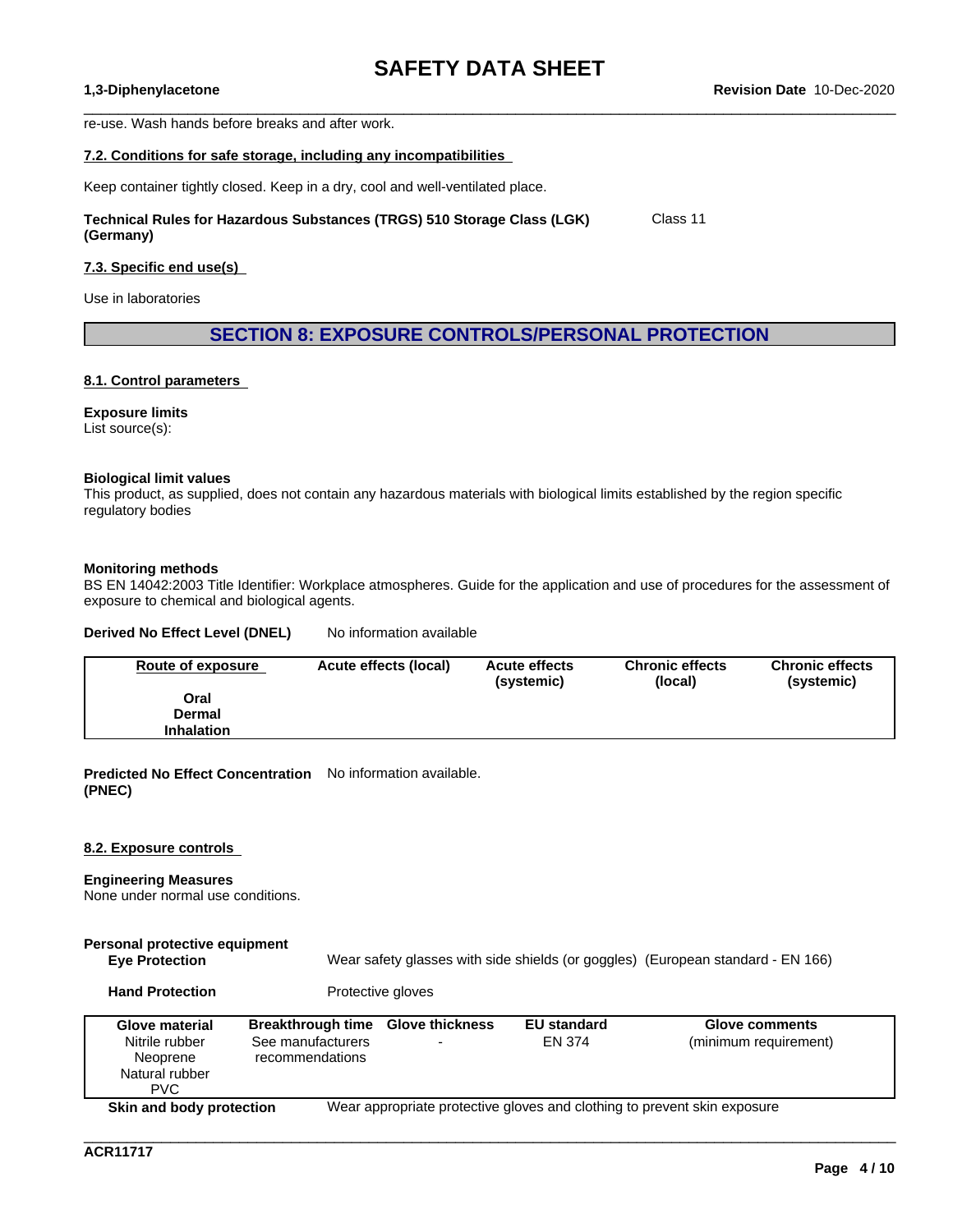$\_$  ,  $\_$  ,  $\_$  ,  $\_$  ,  $\_$  ,  $\_$  ,  $\_$  ,  $\_$  ,  $\_$  ,  $\_$  ,  $\_$  ,  $\_$  ,  $\_$  ,  $\_$  ,  $\_$  ,  $\_$  ,  $\_$  ,  $\_$  ,  $\_$  ,  $\_$  ,  $\_$  ,  $\_$  ,  $\_$  ,  $\_$  ,  $\_$  ,  $\_$  ,  $\_$  ,  $\_$  ,  $\_$  ,  $\_$  ,  $\_$  ,  $\_$  ,  $\_$  ,  $\_$  ,  $\_$  ,  $\_$  ,  $\_$  ,

Inspect gloves before use.

Please observe the instructions regarding permeability and breakthrough time which are provided by the supplier of the gloves. (Refer to manufacturer/supplier for information)

Ensure gloves are suitable for the task: Chemical compatability, Dexterity, Operational conditions, User susceptibility, e.g. sensitisation effects, also take into consideration the specific local conditions under which the product is used, such as the danger of cuts, abrasion.

Remove gloves with care avoiding skin contamination.

| <b>Respiratory Protection</b> | No protective equipment is needed under normal use conditions.                                                                                                                                       |
|-------------------------------|------------------------------------------------------------------------------------------------------------------------------------------------------------------------------------------------------|
| Large scale/emergency use     | Use a NIOSH/MSHA or European Standard EN 136 approved respirator if exposure limits<br>are exceeded or if irritation or other symptoms are experienced<br>Recommended Filter type: Particle filter 2 |
| Small scale/Laboratory use    | Maintain adequate ventilation                                                                                                                                                                        |
|                               |                                                                                                                                                                                                      |

**Environmental exposure controls** No information available.

### **SECTION 9: PHYSICAL AND CHEMICAL PROPERTIES**

#### **9.1. Information on basic physical and chemical properties**

| <b>Physical State</b>                          | Low melting solid                 |                                          |  |
|------------------------------------------------|-----------------------------------|------------------------------------------|--|
| Appearance                                     | Yellow                            |                                          |  |
| Odor                                           | <b>Odorless</b>                   |                                          |  |
| <b>Odor Threshold</b>                          | No data available                 |                                          |  |
| <b>Melting Point/Range</b>                     | 30 - 34 °C / 86 - 93.2 °F         |                                          |  |
| <b>Softening Point</b>                         | No data available                 |                                          |  |
| <b>Boiling Point/Range</b>                     | 330 °C / 626 °F                   | @ 760 mmHg                               |  |
| <b>Flammability (liquid)</b>                   | No data available                 |                                          |  |
| <b>Flammability (solid,gas)</b>                | No information available          |                                          |  |
| <b>Explosion Limits</b>                        | No data available                 |                                          |  |
| <b>Flash Point</b>                             | $> 110$ °C $/ > 230$ °F           | <b>Method -</b> No information available |  |
| <b>Autoignition Temperature</b>                | No data available                 |                                          |  |
| <b>Decomposition Temperature</b>               | No data available                 |                                          |  |
| рH                                             | No information available          |                                          |  |
| <b>Viscosity</b>                               | No data available                 |                                          |  |
| <b>Water Solubility</b>                        | Insoluble                         |                                          |  |
| Solubility in other solvents                   | No information available          |                                          |  |
| <b>Partition Coefficient (n-octanol/water)</b> |                                   |                                          |  |
| <b>Vapor Pressure</b>                          | No data available                 |                                          |  |
| Density / Specific Gravity                     | 1.040                             |                                          |  |
| <b>Bulk Density</b>                            | No data available                 |                                          |  |
| <b>Vapor Density</b>                           | No data available                 | $(Air = 1.0)$                            |  |
| <b>Particle characteristics</b>                | No data available                 |                                          |  |
| 9.2. Other information                         |                                   |                                          |  |
| <b>Molecular Formula</b>                       | C <sub>15</sub> H <sub>14</sub> O |                                          |  |
| <b>Molecular Weight</b>                        | 210.27                            |                                          |  |

### **SECTION 10: STABILITY AND REACTIVITY**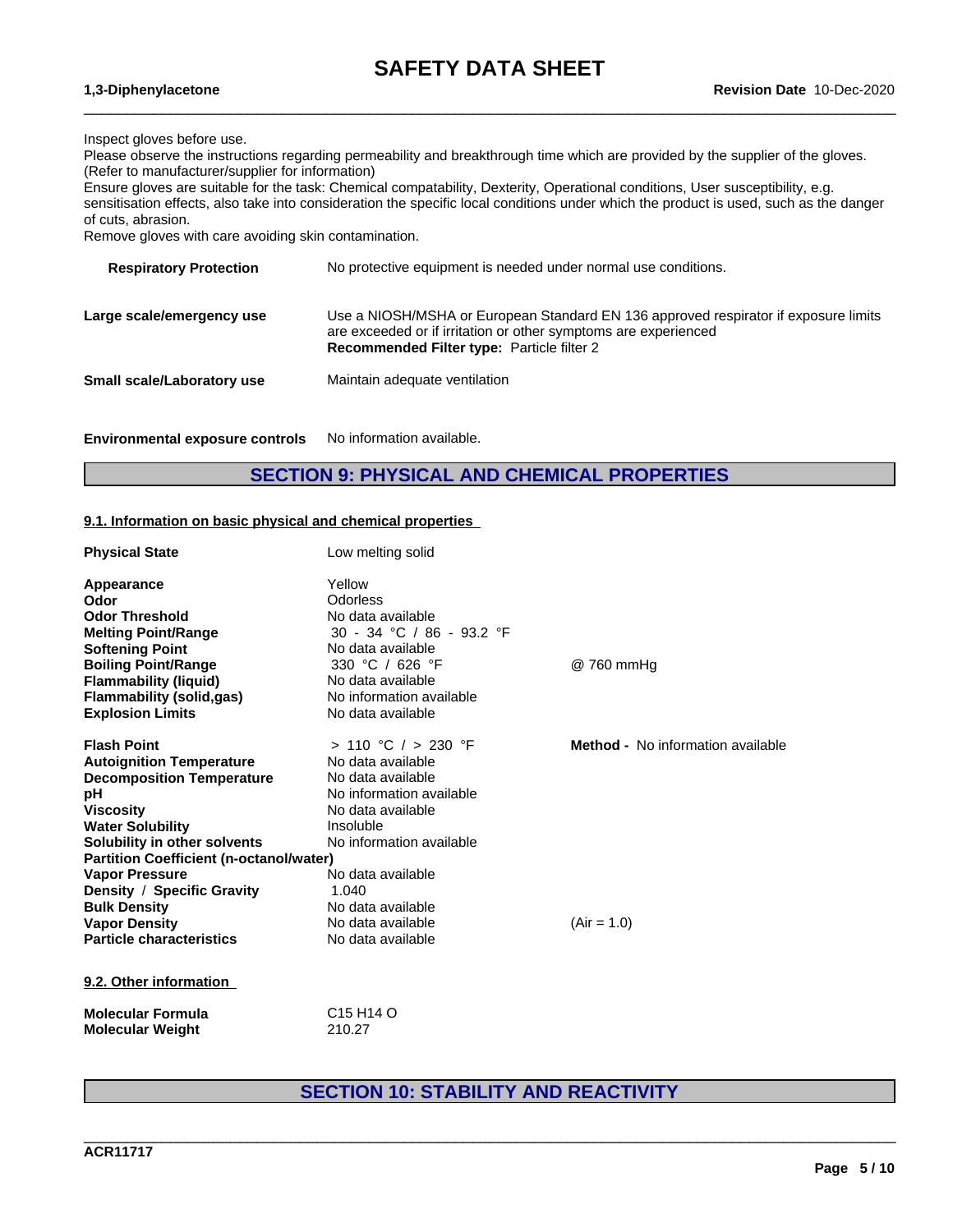| None known, based on information available<br>Stable under recommended storage conditions.<br>Hazardous polymerization does not occur.<br>None under normal processing.<br>Incompatible products. Excess heat.<br>Strong oxidizing agents. |                  |  |  |  |
|--------------------------------------------------------------------------------------------------------------------------------------------------------------------------------------------------------------------------------------------|------------------|--|--|--|
| 10.2. Chemical stability<br>10.3. Possibility of hazardous reactions<br><b>Hazardous Polymerization</b><br><b>Hazardous Reactions</b><br>10.4. Conditions to avoid<br>10.5. Incompatible materials                                         | 10.1. Reactivity |  |  |  |
|                                                                                                                                                                                                                                            |                  |  |  |  |
|                                                                                                                                                                                                                                            |                  |  |  |  |
|                                                                                                                                                                                                                                            |                  |  |  |  |
|                                                                                                                                                                                                                                            |                  |  |  |  |
|                                                                                                                                                                                                                                            |                  |  |  |  |

### **10.6. Hazardous decomposition products**

Carbon monoxide (CO). Carbon dioxide (CO2).

### **SECTION 11: TOXICOLOGICAL INFORMATION**

### **11.1. Information on hazard classes as defined in Regulation (EC) No 1272/2008**

#### **Product Information**

| (a) acute toxicity;<br>Oral<br><b>Dermal</b><br><b>Inhalation</b> | Based on available data, the classification criteria are not met<br>No data available<br>No data available |                    |                        |
|-------------------------------------------------------------------|------------------------------------------------------------------------------------------------------------|--------------------|------------------------|
| Component                                                         | LD50 Oral                                                                                                  | <b>LD50 Dermal</b> | <b>LC50 Inhalation</b> |
| 2-Propanone, 1,3-diphenyl-                                        | LD50 > 2 $g/kg$ (Rat)                                                                                      |                    |                        |
| (b) skin corrosion/irritation;                                    | No data available                                                                                          |                    |                        |
| (c) serious eye damage/irritation;                                | No data available                                                                                          |                    |                        |
| (d) respiratory or skin sensitization;                            |                                                                                                            |                    |                        |
| <b>Respiratory</b>                                                | No data available                                                                                          |                    |                        |
| <b>Skin</b>                                                       | No data available                                                                                          |                    |                        |
| (e) germ cell mutagenicity;                                       | No data available                                                                                          |                    |                        |
| (f) carcinogenicity;                                              | No data available                                                                                          |                    |                        |
|                                                                   | There are no known carcinogenic chemicals in this product                                                  |                    |                        |
|                                                                   |                                                                                                            |                    |                        |
| (g) reproductive toxicity;                                        | No data available                                                                                          |                    |                        |
| (h) STOT-single exposure;                                         | No data available                                                                                          |                    |                        |
|                                                                   |                                                                                                            |                    |                        |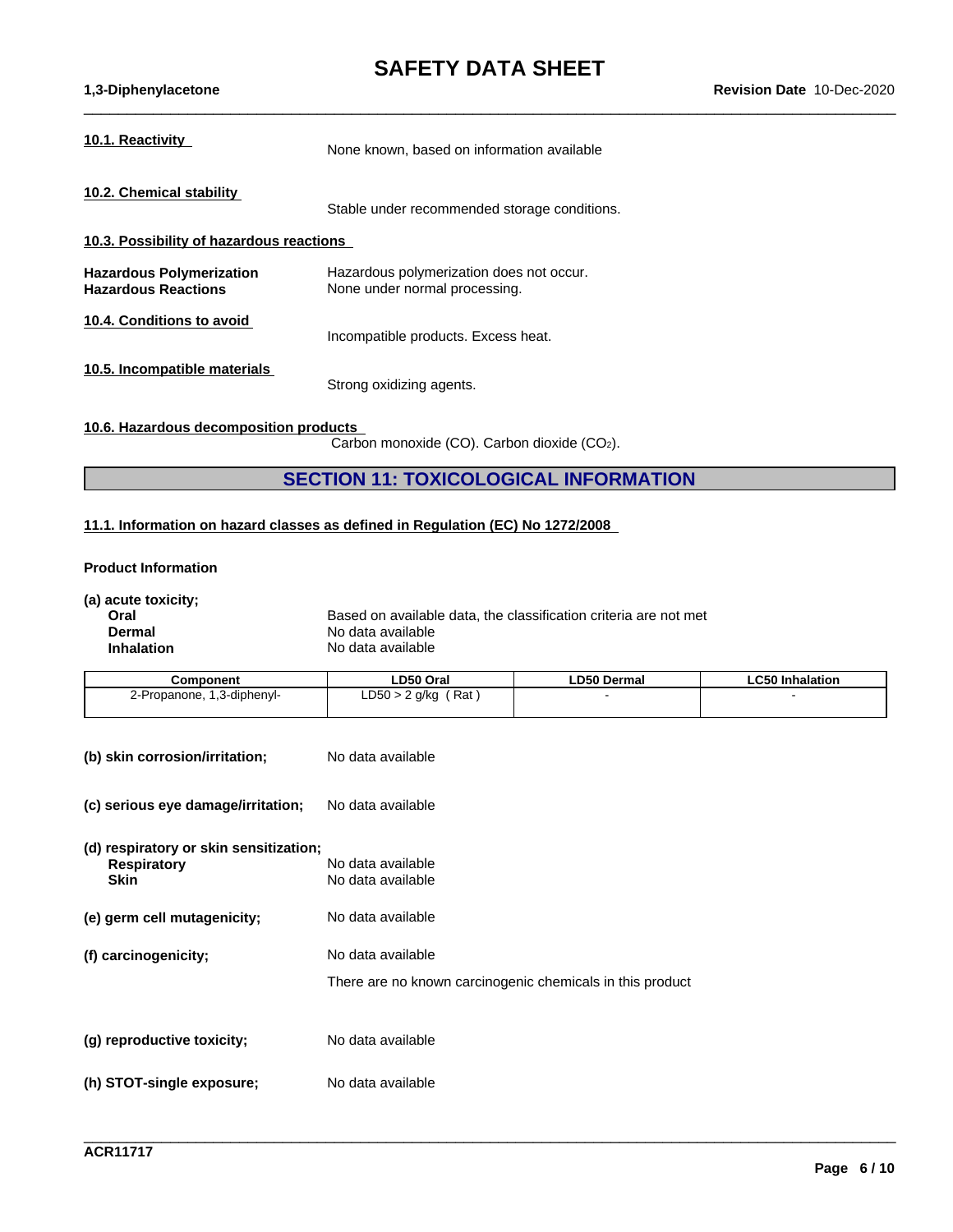$\_$  ,  $\_$  ,  $\_$  ,  $\_$  ,  $\_$  ,  $\_$  ,  $\_$  ,  $\_$  ,  $\_$  ,  $\_$  ,  $\_$  ,  $\_$  ,  $\_$  ,  $\_$  ,  $\_$  ,  $\_$  ,  $\_$  ,  $\_$  ,  $\_$  ,  $\_$  ,  $\_$  ,  $\_$  ,  $\_$  ,  $\_$  ,  $\_$  ,  $\_$  ,  $\_$  ,  $\_$  ,  $\_$  ,  $\_$  ,  $\_$  ,  $\_$  ,  $\_$  ,  $\_$  ,  $\_$  ,  $\_$  ,  $\_$  ,

| (i) STOT-repeated exposure;                                                    | No data available                                              |
|--------------------------------------------------------------------------------|----------------------------------------------------------------|
| <b>Target Organs</b>                                                           | No information available.                                      |
| (j) aspiration hazard;                                                         | No data available                                              |
| <b>Other Adverse Effects</b>                                                   | The toxicological properties have not been fully investigated. |
| <b>Symptoms / effects, both acute and No information available.</b><br>delayed |                                                                |

#### **11.2. Information on other hazards**

**Endocrine Disrupting Properties** Assess endocrine disrupting properties for human health. This product does not contain any known or suspected endocrine disruptors.

### **SECTION 12: ECOLOGICAL INFORMATION**

**12.1. Toxicity**

**Ecotoxicity effects** Do not empty into drains.

| 12.2. Persistence and degradability<br><b>Persistence</b>                                              | Insoluble in water.                                                                                                                                      |
|--------------------------------------------------------------------------------------------------------|----------------------------------------------------------------------------------------------------------------------------------------------------------|
| 12.3. Bioaccumulative potential                                                                        | May have some potential to bioaccumulate                                                                                                                 |
| 12.4. Mobility in soil                                                                                 | Spillage unlikely to penetrate soil The product is insoluble and sinks in water Is not likely<br>mobile in the environment due its low water solubility. |
| 12.5. Results of PBT and vPvB<br>assessment                                                            | No data available for assessment.                                                                                                                        |
| 12.6. Endocrine disrupting<br>properties<br><b>Endocrine Disruptor Information</b>                     | This product does not contain any known or suspected endocrine disruptors                                                                                |
| 12.7. Other adverse effects<br><b>Persistent Organic Pollutant</b><br><b>Ozone Depletion Potential</b> | This product does not contain any known or suspected substance<br>This product does not contain any known or suspected substance                         |

### **SECTION 13: DISPOSAL CONSIDERATIONS**

#### **13.1. Waste treatment methods**

| <b>Waste from Residues/Unused</b><br><b>Products</b> | Chemical waste generators must determine whether a discarded chemical is classified as a<br>hazardous waste. Consult local, regional, and national hazardous waste regulations to<br>ensure complete and accurate classification. |
|------------------------------------------------------|-----------------------------------------------------------------------------------------------------------------------------------------------------------------------------------------------------------------------------------|
| <b>Contaminated Packaging</b>                        | Empty remaining contents. Dispose of in accordance with local regulations. Do not re-use                                                                                                                                          |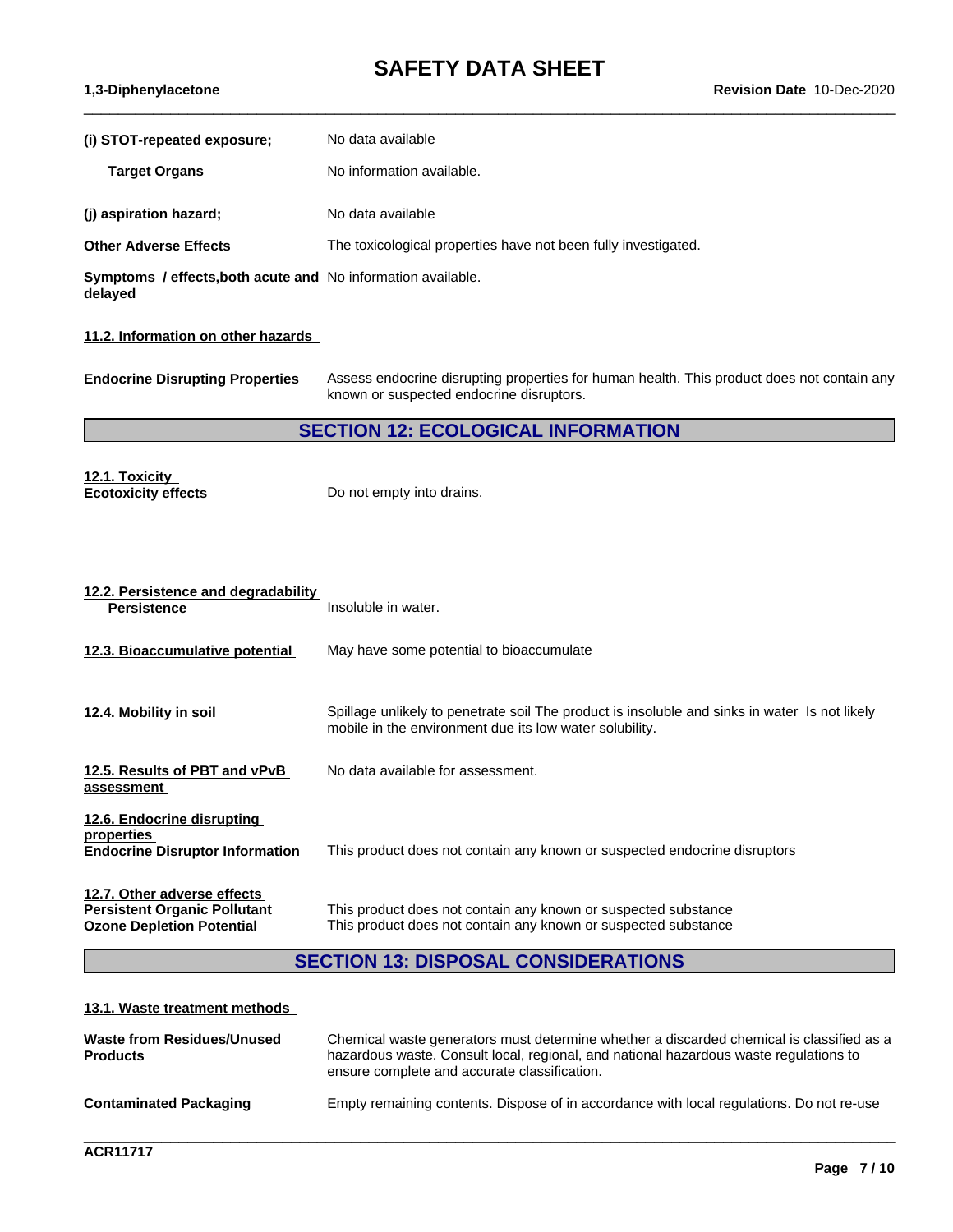|                                                                                                                      | empty containers.                                                                                                               |  |  |  |  |  |
|----------------------------------------------------------------------------------------------------------------------|---------------------------------------------------------------------------------------------------------------------------------|--|--|--|--|--|
| European Waste Catalogue (EWC)<br>According to the European Waste Catalog, Waste Codes are not product specific, but |                                                                                                                                 |  |  |  |  |  |
| <b>Other Information</b>                                                                                             | application specific.<br>Waste codes should be assigned by the user based on the application for which the product<br>was used. |  |  |  |  |  |
|                                                                                                                      | <b>SECTION 14: TRANSPORT INFORMATION</b>                                                                                        |  |  |  |  |  |
| <b>IMDG/IMO</b>                                                                                                      | Not regulated                                                                                                                   |  |  |  |  |  |
| 14.1. UN number<br>14.2. UN proper shipping name<br>14.3. Transport hazard class(es)<br>14.4. Packing group          |                                                                                                                                 |  |  |  |  |  |
| <b>ADR</b>                                                                                                           | Not regulated                                                                                                                   |  |  |  |  |  |
| 14.1. UN number<br>14.2. UN proper shipping name<br>14.3. Transport hazard class(es)<br>14.4. Packing group          |                                                                                                                                 |  |  |  |  |  |
| <b>IATA</b>                                                                                                          | Not regulated                                                                                                                   |  |  |  |  |  |
| 14.1. UN number<br>14.2. UN proper shipping name<br>14.3. Transport hazard class(es)<br>14.4. Packing group          |                                                                                                                                 |  |  |  |  |  |
| 14.5. Environmental hazards                                                                                          | No hazards identified                                                                                                           |  |  |  |  |  |
| 14.6. Special precautions for user                                                                                   | No special precautions required                                                                                                 |  |  |  |  |  |
| 14.7. Maritime transport in bulk<br>according to IMO instruments                                                     | Not applicable, packaged goods                                                                                                  |  |  |  |  |  |
|                                                                                                                      | <b>SECTION 15: REGULATORY INFORMATION</b>                                                                                       |  |  |  |  |  |

#### **15.1. Safety, health and environmental regulations/legislation specific for the substance or mixture**

#### **International Inventories**

X = listed, Europe (EINECS/ELINCS/NLP), U.S.A. (TSCA), Canada (DSL/NDSL), Philippines (PICCS), China (IECSC), Japan (ENCS), Australia (AICS), Korea (ECL).

| Component                 | <b>EINECS</b>   | <b>ELINCS</b> | <b>NLP</b> | TOO.<br>งษ | dsl | <b>NDSI</b> | <b>PICCS</b> | <b>ENCS</b> | rraa<br>76.SL | <b>AICS</b> | <b>KECL</b> |
|---------------------------|-----------------|---------------|------------|------------|-----|-------------|--------------|-------------|---------------|-------------|-------------|
| - diphenvl.<br>Propanone. | $-000-0$<br>203 |               |            |            |     |             |              |             |               |             |             |

Regulation (EC) No 649/2012 of the European Parliament and of the Council of 4 July 2012 concerning the export and **import of dangerous chemicals** Not applicable

#### **National Regulations**

**WGK Classification** Water endangering class = 2 (self classification)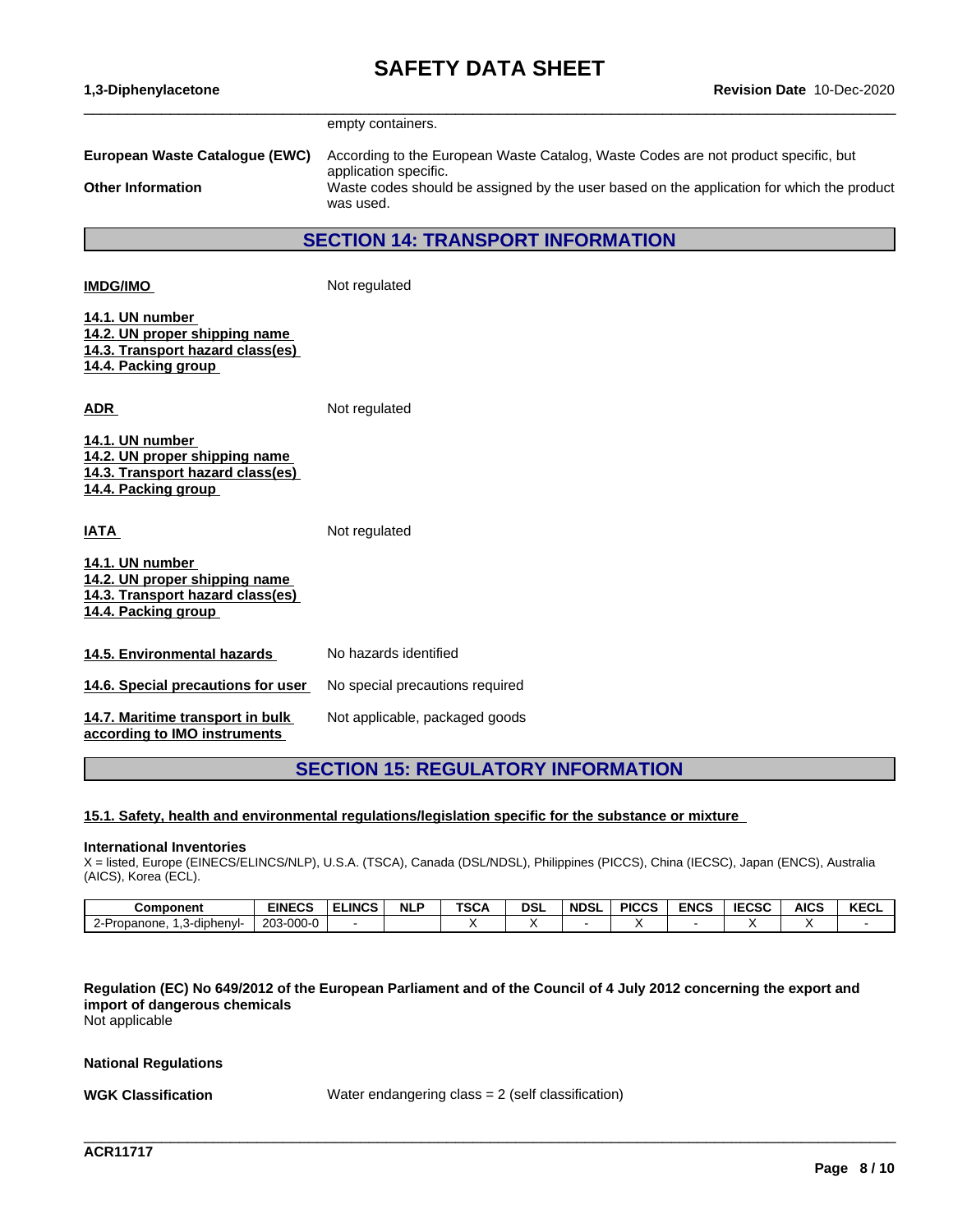$\_$  ,  $\_$  ,  $\_$  ,  $\_$  ,  $\_$  ,  $\_$  ,  $\_$  ,  $\_$  ,  $\_$  ,  $\_$  ,  $\_$  ,  $\_$  ,  $\_$  ,  $\_$  ,  $\_$  ,  $\_$  ,  $\_$  ,  $\_$  ,  $\_$  ,  $\_$  ,  $\_$  ,  $\_$  ,  $\_$  ,  $\_$  ,  $\_$  ,  $\_$  ,  $\_$  ,  $\_$  ,  $\_$  ,  $\_$  ,  $\_$  ,  $\_$  ,  $\_$  ,  $\_$  ,  $\_$  ,  $\_$  ,  $\_$  ,

**UK** - Take note of Control of Substances Hazardous to Health Regulations (COSHH) 2002 and 2005 Amendment

#### **15.2. Chemical safety assessment**

A Chemical Safety Assessment/Report (CSA/CSR) has not been conducted

### **SECTION 16: OTHER INFORMATION**

#### **Full text of H-Statements referred to undersections 2 and 3**

#### **Legend**

| <b>CAS</b> - Chemical Abstracts Service                                                                                                                                            | <b>TSCA</b> - United States Toxic Substances Control Act Section 8(b)<br>Inventory                       |
|------------------------------------------------------------------------------------------------------------------------------------------------------------------------------------|----------------------------------------------------------------------------------------------------------|
| EINECS/ELINCS - European Inventory of Existing Commercial Chemical DSL/NDSL - Canadian Domestic Substances List/Non-Domestic<br>Substances/EU List of Notified Chemical Substances | Substances List                                                                                          |
| <b>PICCS</b> - Philippines Inventory of Chemicals and Chemical Substances                                                                                                          | <b>ENCS</b> - Japanese Existing and New Chemical Substances                                              |
| <b>IECSC</b> - Chinese Inventory of Existing Chemical Substances                                                                                                                   | <b>AICS</b> - Australian Inventory of Chemical Substances                                                |
| <b>KECL</b> - Korean Existing and Evaluated Chemical Substances                                                                                                                    | NZIoC - New Zealand Inventory of Chemicals                                                               |
| <b>WEL</b> - Workplace Exposure Limit                                                                                                                                              | <b>TWA</b> - Time Weighted Average                                                                       |
| <b>ACGIH</b> - American Conference of Governmental Industrial Hygienists                                                                                                           | <b>IARC</b> - International Agency for Research on Cancer                                                |
| <b>DNEL</b> - Derived No Effect Level                                                                                                                                              | Predicted No Effect Concentration (PNEC)                                                                 |
| <b>RPE</b> - Respiratory Protective Equipment                                                                                                                                      | <b>LD50</b> - Lethal Dose 50%                                                                            |
| <b>LC50</b> - Lethal Concentration 50%                                                                                                                                             | <b>EC50</b> - Effective Concentration 50%                                                                |
| <b>NOEC</b> - No Observed Effect Concentration<br><b>PBT</b> - Persistent, Bioaccumulative, Toxic                                                                                  | <b>POW</b> - Partition coefficient Octanol: Water<br><b>vPvB</b> - very Persistent, very Bioaccumulative |
|                                                                                                                                                                                    |                                                                                                          |
| <b>ADR</b> - European Agreement Concerning the International Carriage of                                                                                                           | <b>ICAO/IATA</b> - International Civil Aviation Organization/International Air                           |
| Dangerous Goods by Road                                                                                                                                                            | <b>Transport Association</b>                                                                             |
| <b>IMO/IMDG</b> - International Maritime Organization/International Maritime                                                                                                       | <b>MARPOL</b> - International Convention for the Prevention of Pollution from                            |
| Dangerous Goods Code                                                                                                                                                               | Ships                                                                                                    |
| <b>OECD</b> - Organisation for Economic Co-operation and Development                                                                                                               | <b>ATE</b> - Acute Toxicity Estimate                                                                     |

**BCF** - Bioconcentration factor **VOC** (volatile organic compound)

**Key literature references and sources for data** https://echa.europa.eu/information-on-chemicals

Suppliers safety data sheet, Chemadvisor - LOLI, Merck index, RTECS

#### **Training Advice**

Chemical hazard awareness training, incorporating labelling, Safety Data Sheets (SDS), Personal Protective Equipment (PPE) and hygiene.

| Creation Date    | 07-Oct-2014           |
|------------------|-----------------------|
| Revision Date    | 10-Dec-2020           |
| Revision Summary | Update to CLP Format. |

### **This safety data sheet complies with the requirements of Regulation (EC) No. 1907/2006 COMMISSION REGULATION (EU) 2020/878 amending Annex II to Regulation (EC) No 1907/2006**

**Disclaimer**

The information provided in this Safety Data Sheet is correct to the best of our knowledge, information and belief at the date of its publication. The information given is designed only as a guidance for safe handling, use, processing, storage, transportation, disposal and release and is not to be considered a warranty or quality specification. The information relates only to the specific material designated and may not be valid for such material used in combination with any other **materials or in any process, unless specified in the text**